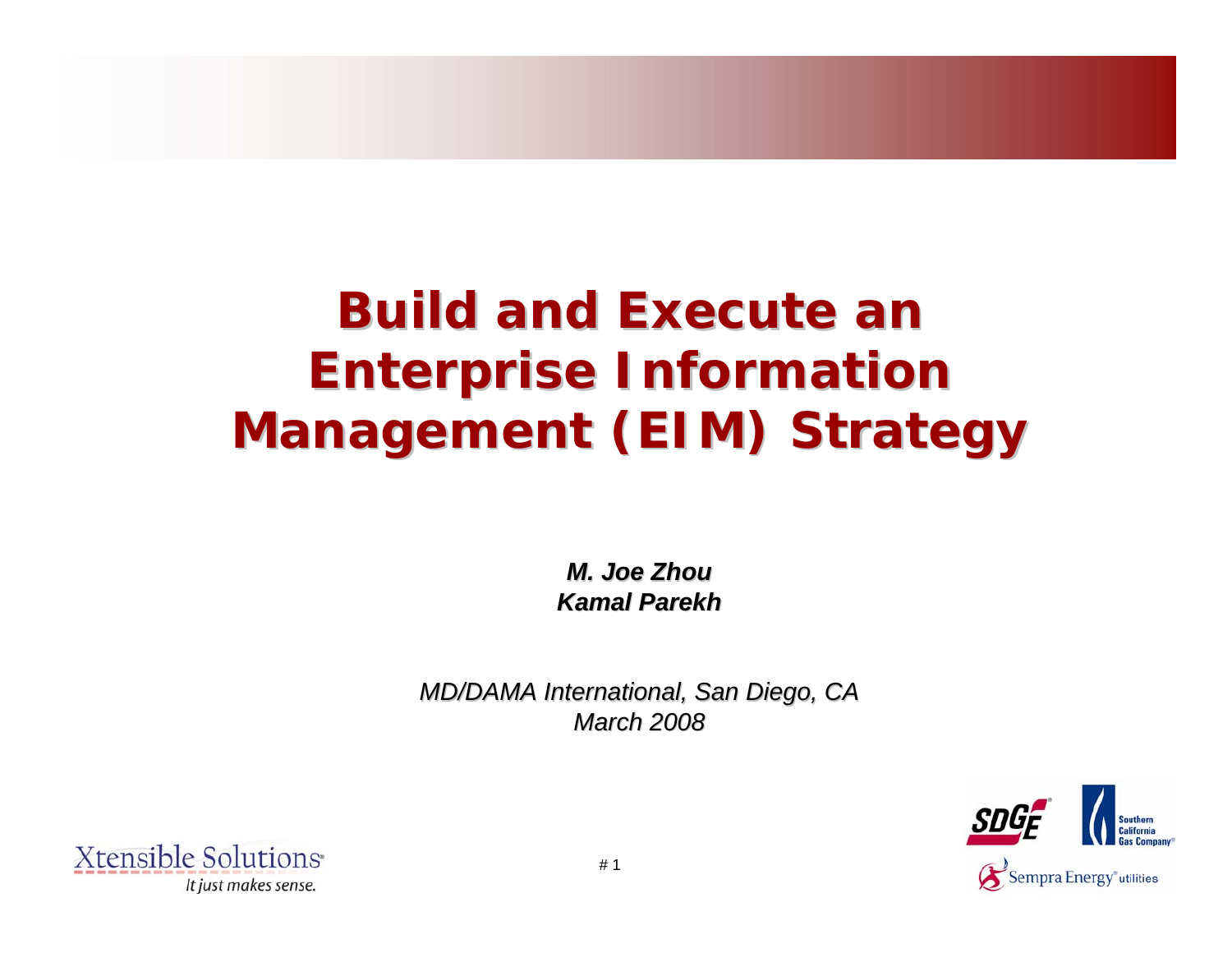# **Agenda**

- ¾ Who needs EIM?
- $\triangleright$  What is EIM?
- ¾ Where can EIM be most effective?
- ¾ Why EIM for utility business and IT?
- ¾ When is the right time to start EIM?
- ¾ How to start the journey of EIM?

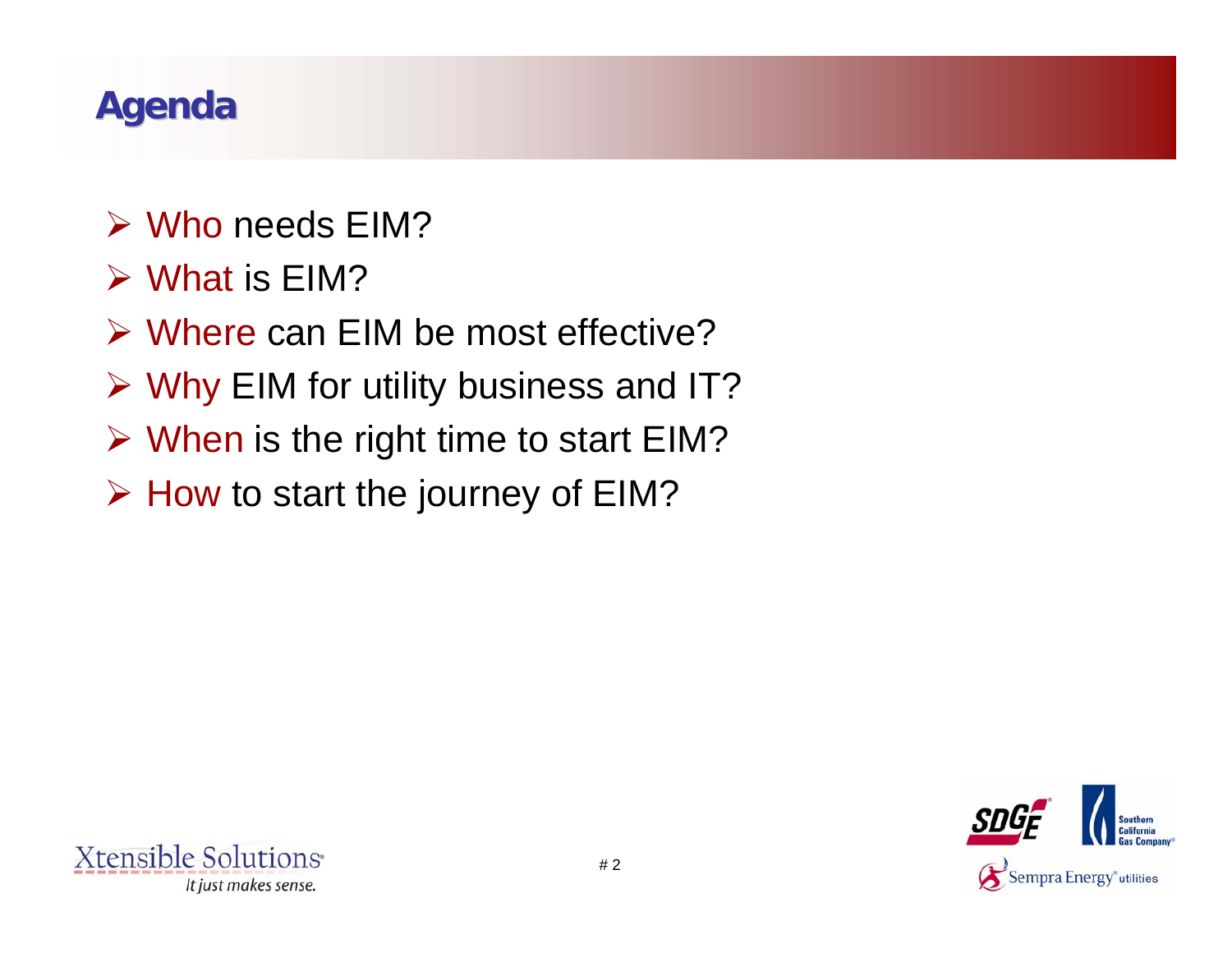### **Business Drivers Business Drivers**

- ¾ The Energy Policy Act of 2005 requires the energy and utility industries to invest in technologies to deal with the increasing imbalance between demand and supply. Within utilities, we see that:
	- ¾ The convergence of Operational Technology and Information Technology at utilities to enable Smart Grid and Intelligent Enterprise requires them to manage much more data and information and with increasingly in real time.
	- ¾ Operationally, utilities are also moving towards process-centric business which requires interoperability both internally and externally.
	- ¾ Continued pressure to cut costs and increase revenue in an environment where both infrastructure and workforce are aging and costly to replace.
	- $\triangleright$  Evolving perspectives on deregulation and maturing markets pressure utilities to be more flexible with systems and processes.



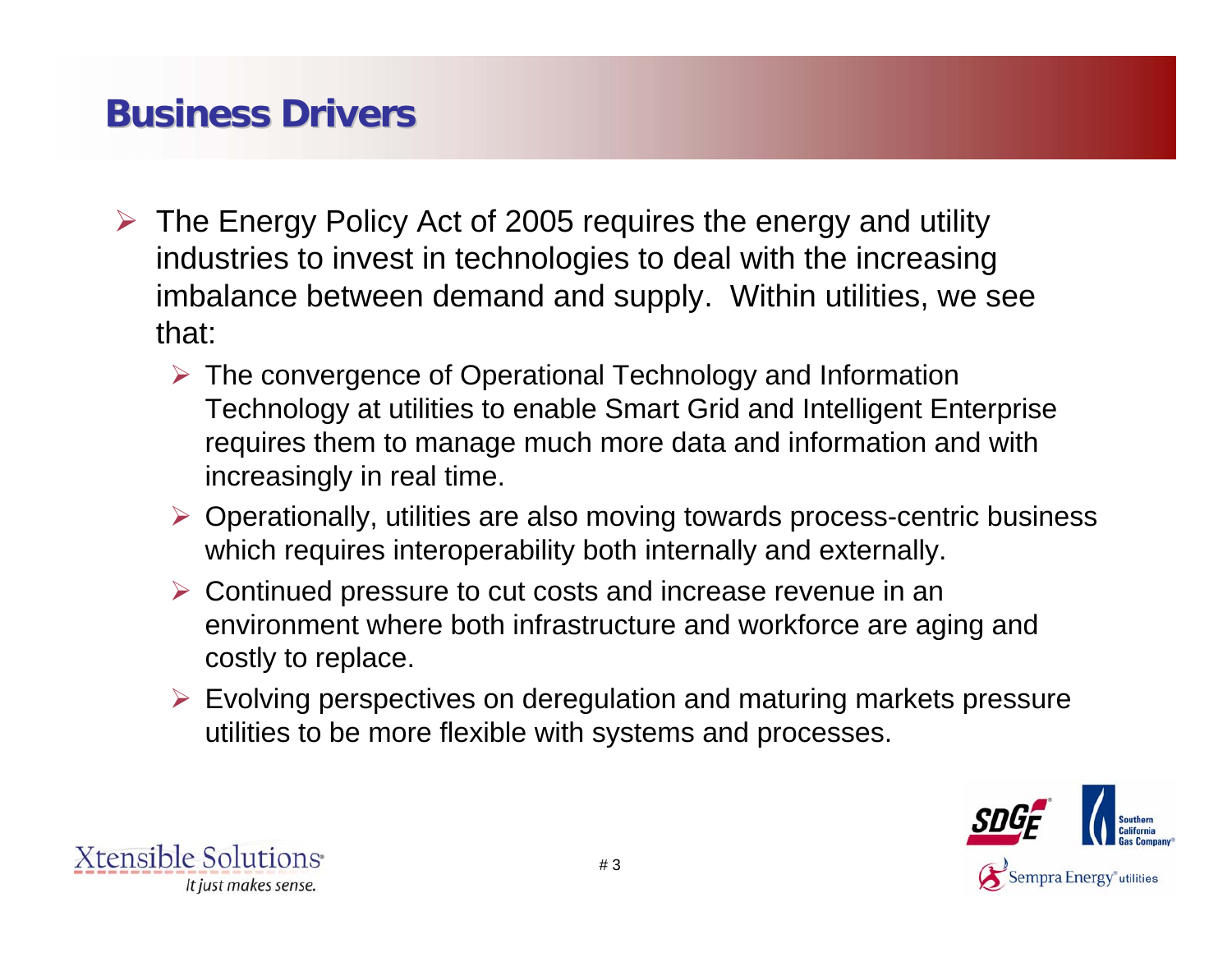### **Information Technology Drivers Information Technology Drivers**

- ¾ Utility IT has been trying to become an enabler of business transformation rather than a cost center. Some of the key areas of focus are:
	- ¾ Program management office and portfolio management
	- $\triangleright$  Data center and infrastructure management
	- $\triangleright$  Enterprise Architecture
	- ¾ Service-Oriented Architecture and enterprise integration technology
	- **▶ Business Intelligence and customer portal**
	- $\triangleright$  etc.
	- $\triangleright$  However, what has been missing with all of these investments is a holistic strategy and approach to manage data and information as assets cross business silos. Therefore, business continues to "struggle" to get to the right information at the right time.



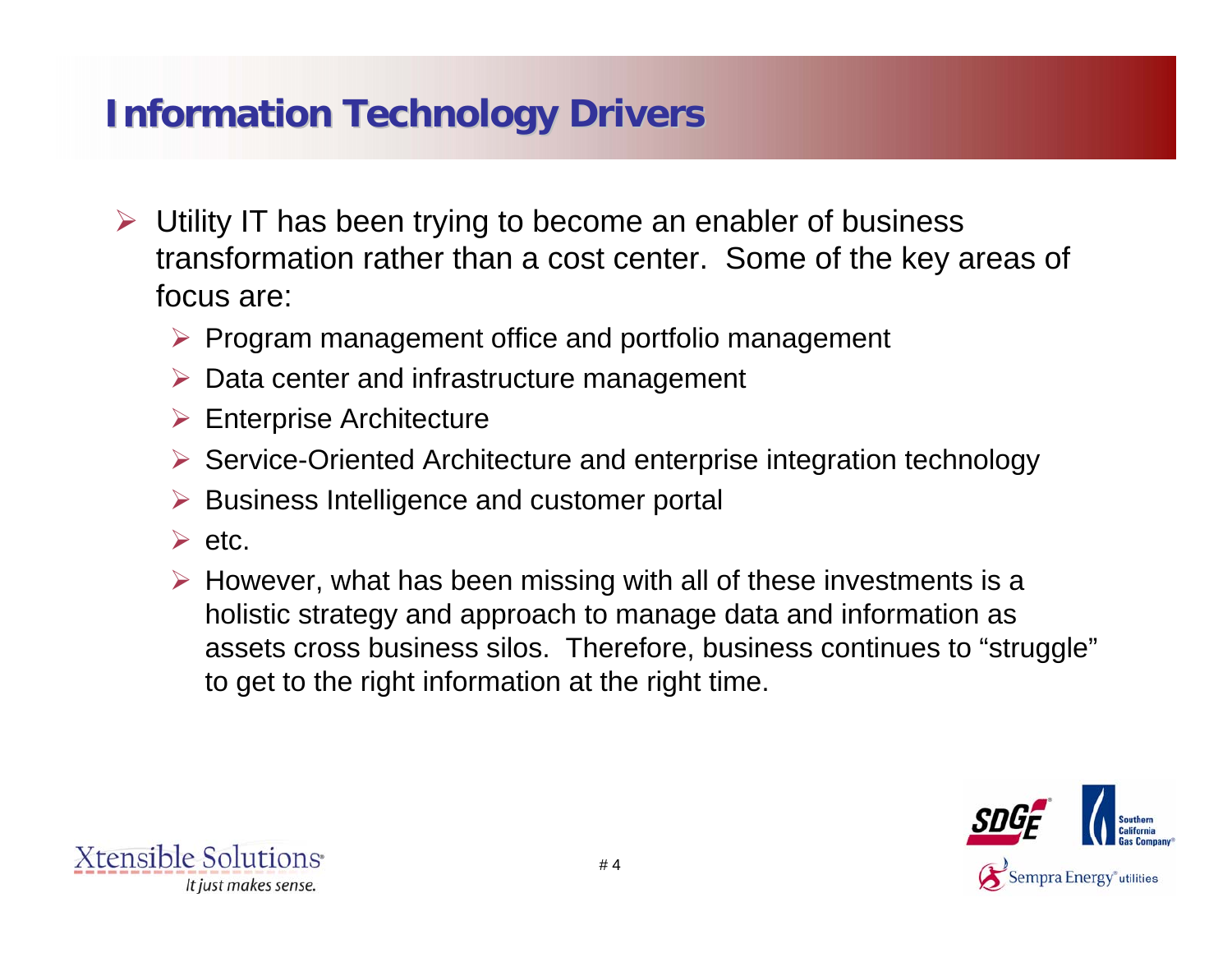### **Utilities of Today Utilities of Today**

- ¾ Over time, data have been exchanged, duplicated and changed from applications to applications without formal governance and management; resulting in data quality, integrity, security, accuracy and consistency issues in many areas.
- $\triangleright$  Size and variety of data have grown exponentially and will only increase in the future; yet data and information remain locked within silos of business and technologies.
- ¾ Major programs such as Advanced Metering Infrastructure (AMI), Smart Grid, Asset/Work Management, Geographical Information System (GIS) etc. will introduce many times more data with more vendor applications and their new proprietary data formats, resulting in potentially more silos.



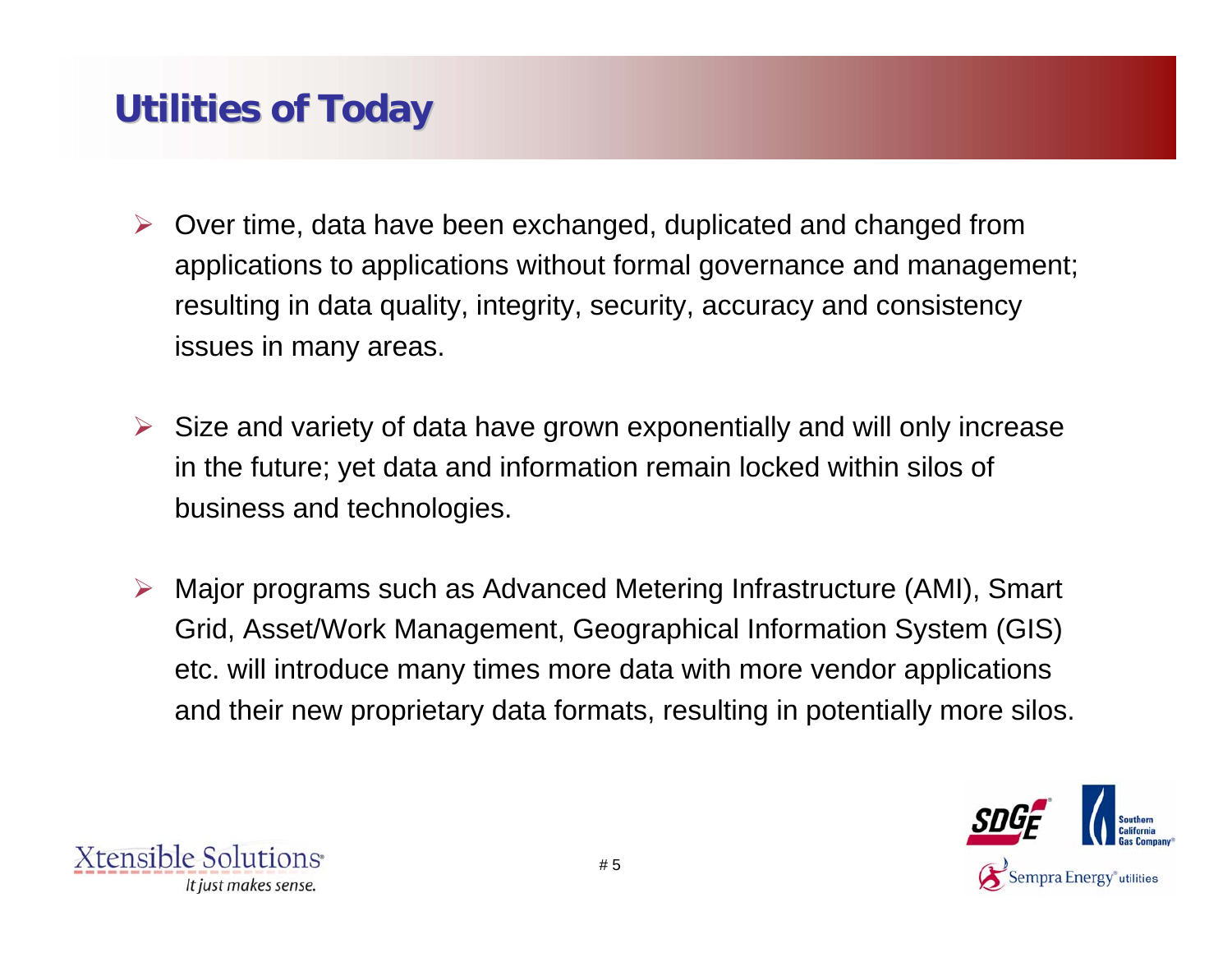### **An Intelligent Utility of the Future Requires An Intelligent Utility of the Future Requires……**



Xtensible Solutions<sup>®</sup> It just makes sense.

Sempra Energy<sup>\*</sup>utilities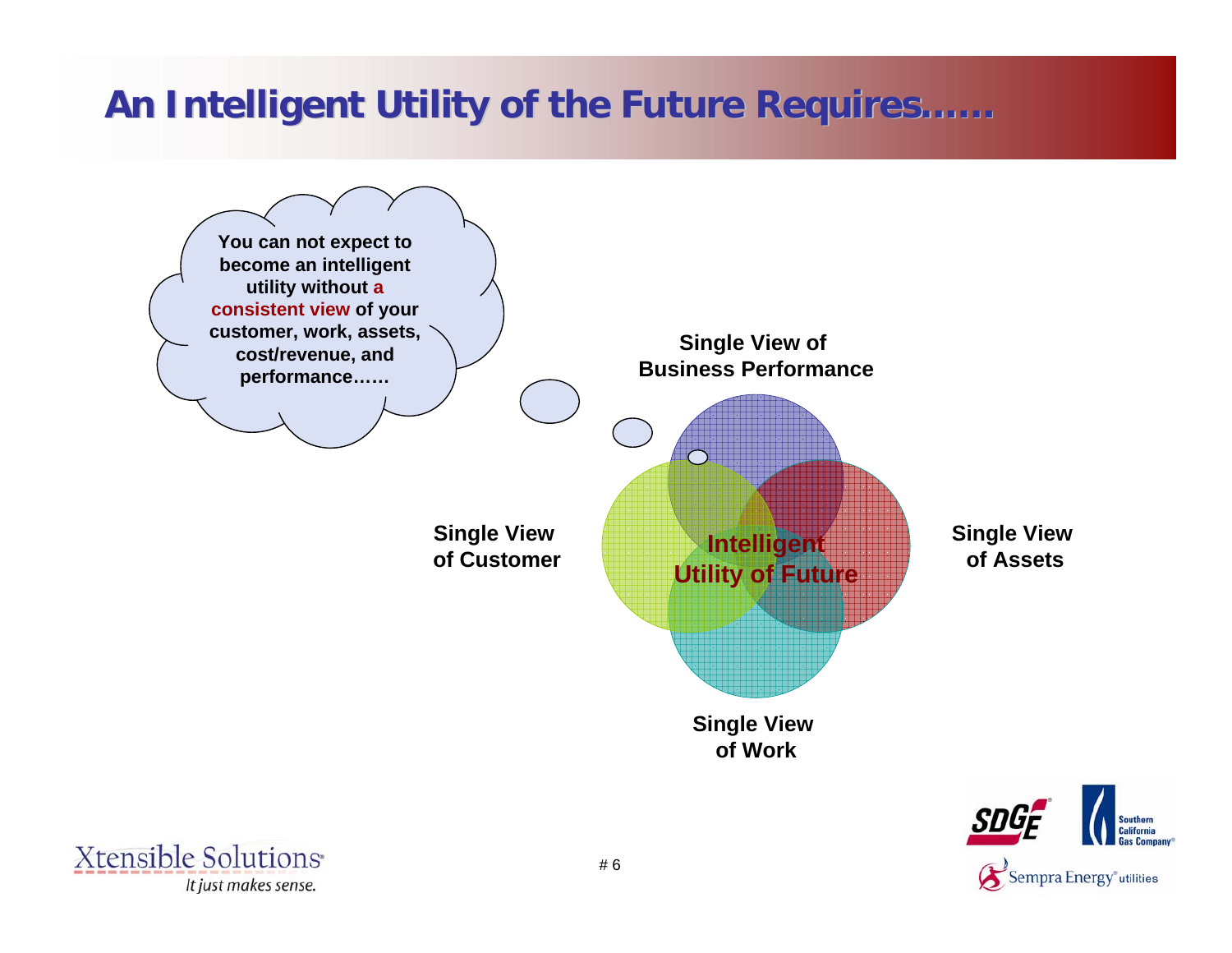# **What is Enterprise Information Management? What is Enterprise Information Management?**

*Enterprise Information Management is an Enterprise Information Management is an organizational commitment from both organizational commitment from both business and IT to establish people, business and IT to establish people, process and technology to drive the right\* process and technology to drive the right\* information so that it enables increased information so that it enables increased business transformation and performance. business transformation and performance.*

> \*The right information is defined as the "truth" where/when a user wants it within the context of what the user is looking for.



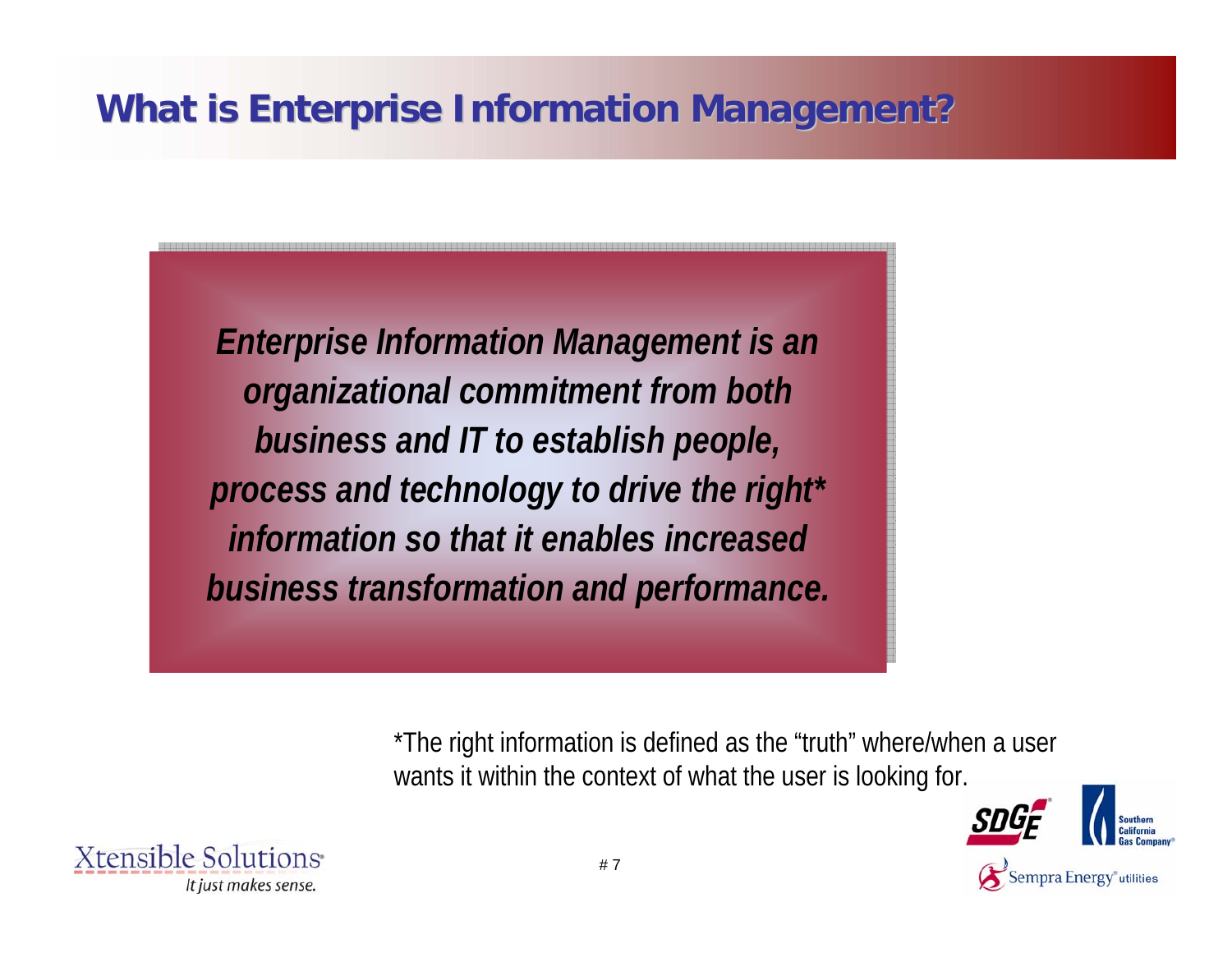# **An EIM Framework An EIM Framework**



Sempra Energy<sup>®</sup>utilities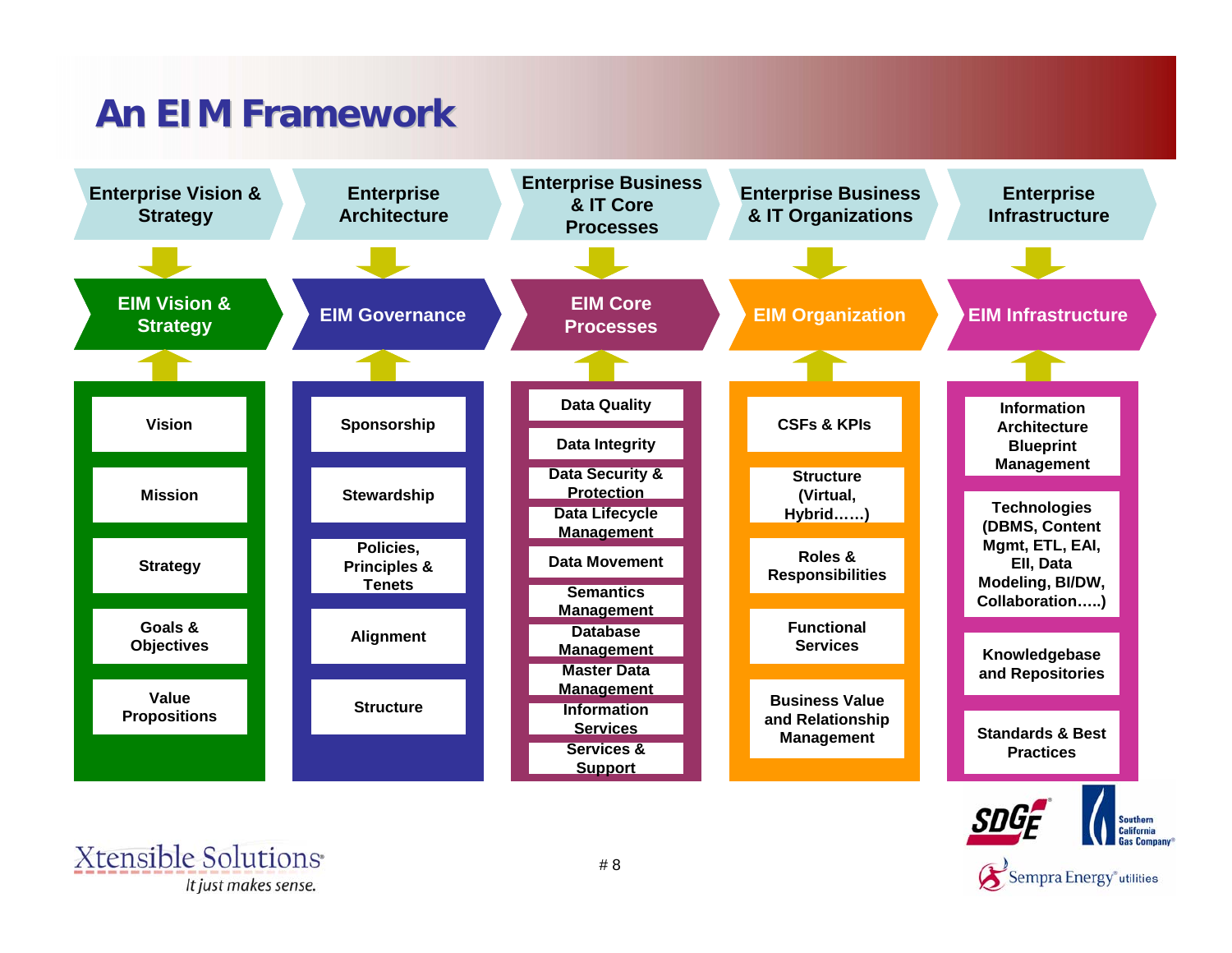### **Where can EIM be Most Effective Where can EIM be Most Effective – the Semantic Inconsistencies? the Semantic Inconsistencies?**

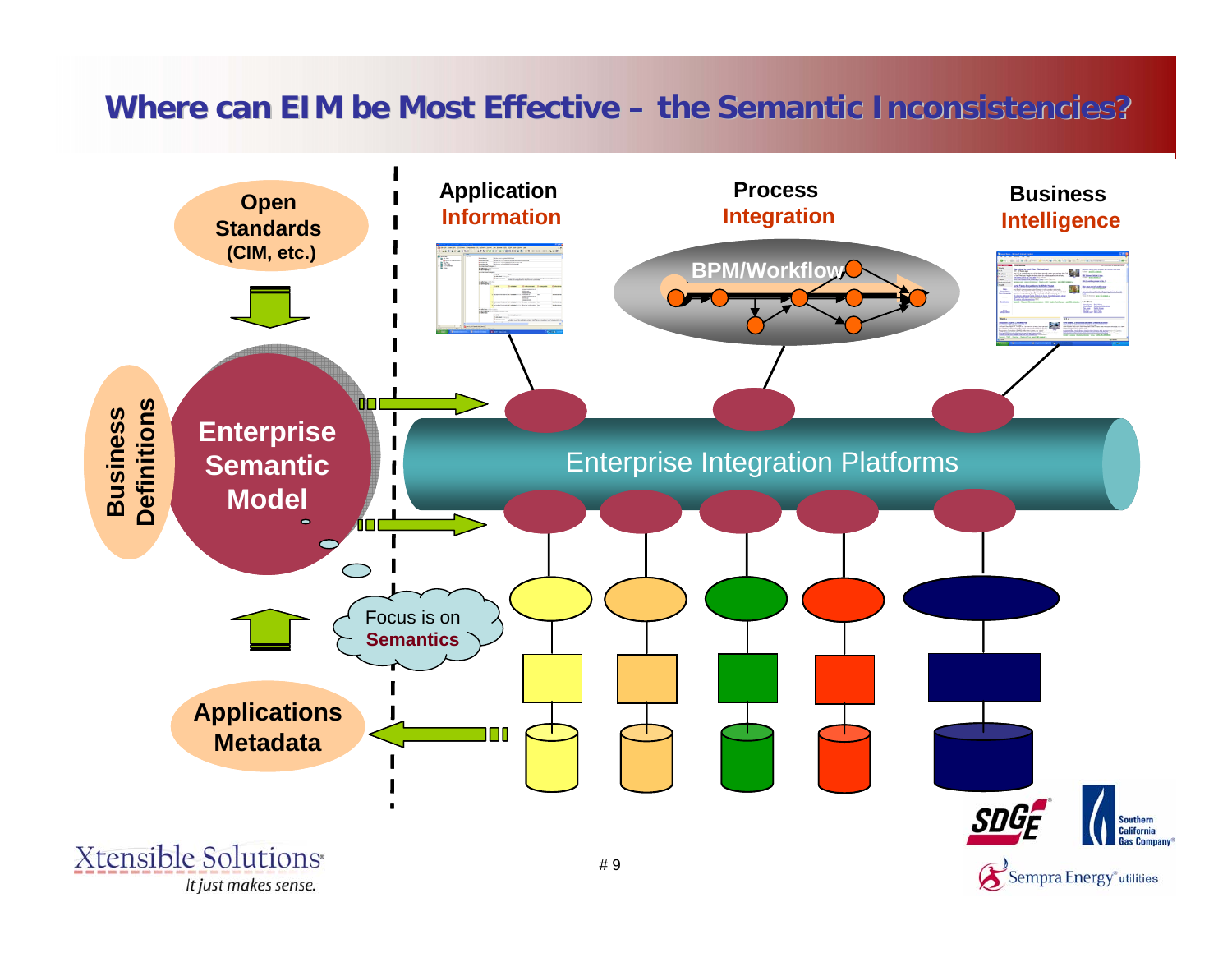### **Introduce Semantic Consistencies into Enterprise Architecture**



It just makes sense.

Sempra Energy<sup>®</sup>utilities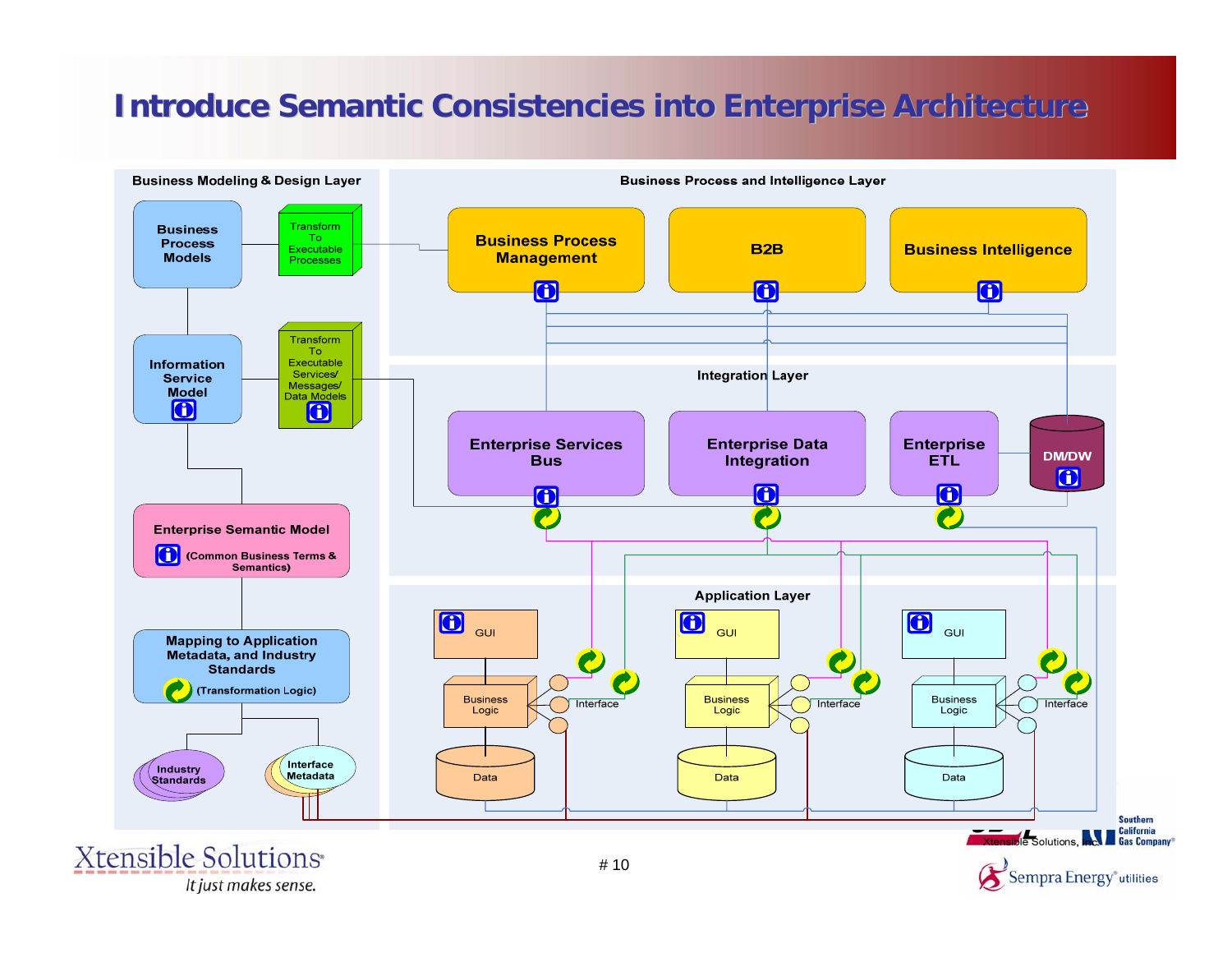# **Developing and Applying Enterprise Semantic Model**





Sempra Energy<sup>®</sup>utilities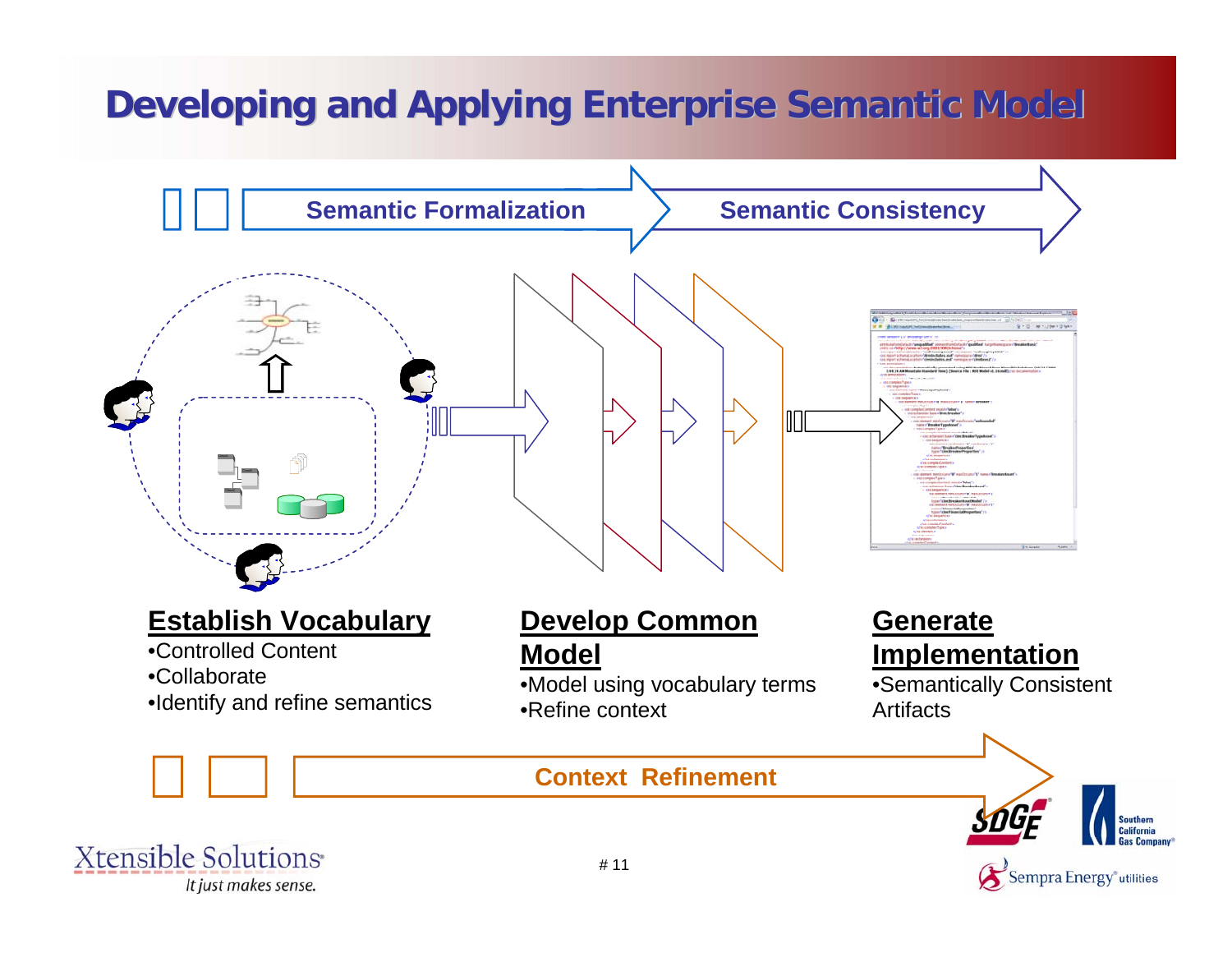### **Why EIM for Utility Business and IT?**

**Drive**

#### **Business Drivers**

**Management of Information from Enterprise Perspective (Organizational Discipline, Governance Process)**

> **Single-Version-of-Truth (Customer, Work, Asset & Operation)**

**Real-time Information needs (Analytical, Operational) (Business Insight Analytics)**

**Information Value Management (Profiling, Accuracy, Quality, Re-structuring and Re-factoring)**

#### **Technical Drivers**

**Loose-Coupling of Information from Applications (SOA requirements, Business Rules, Semantics (Meaning))**

> **Increase Volume & Velocity of Information (Smart Grid and AMI)**

**Legacy Data Migration & Replacements (Smart Grid, GIS, CIS, etc.)**

**Package Application Integration needs (Enable Plug & Play Infrastructure, and Manage Risks)**



**Information Governance Process**

**EIM Organizational Model (Competency Center)**

**EIM Deliverables**

**Xtensible Solutions** It just makes sense.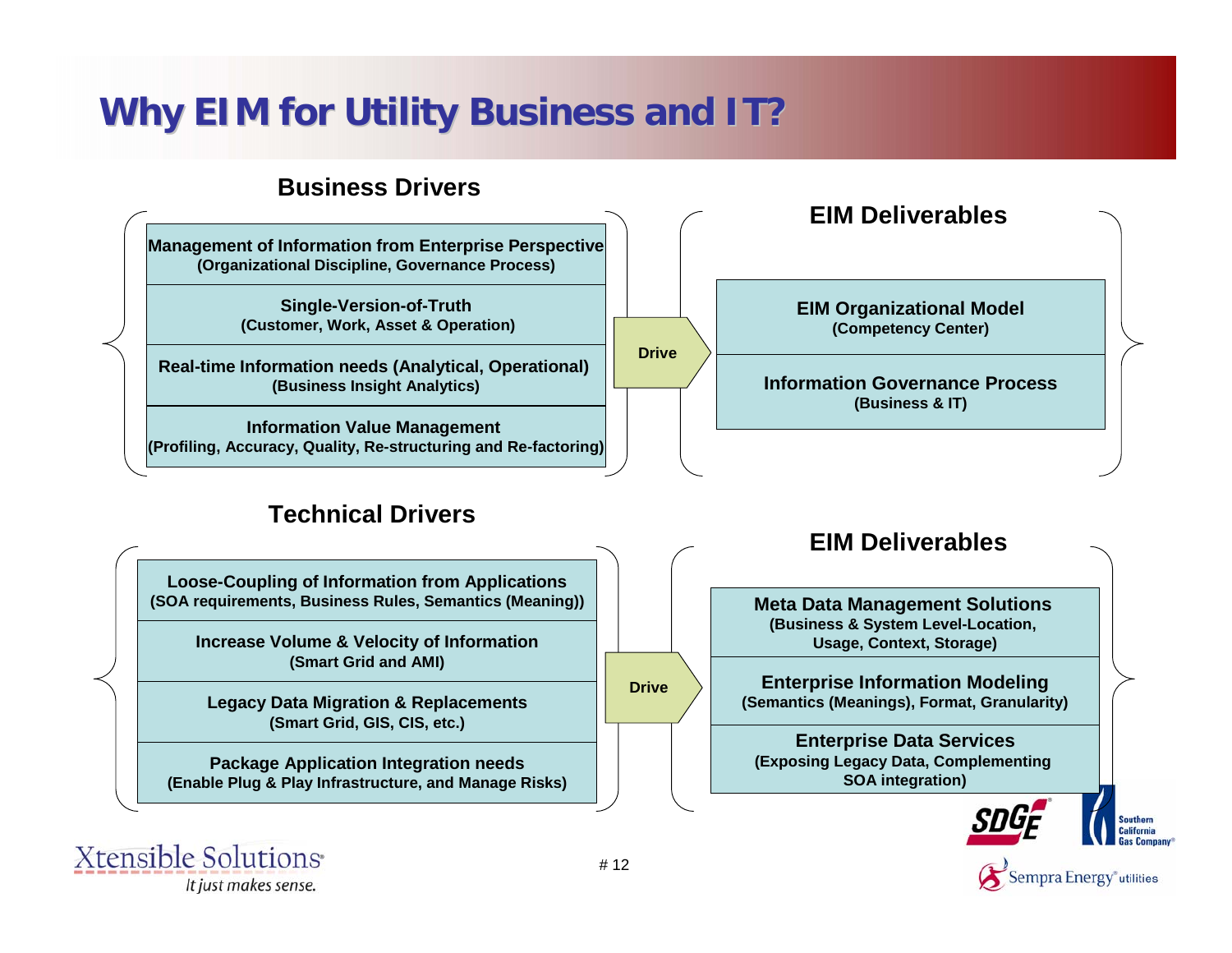### **EIM Value Propositions**

- ¾ To transform a business from silos of application-centric world to a processcentric world of intelligence, EIM plays a significant role. It:
	- ¾ Enables business to take ownership, responsibility and accountability for the improvement of data quality and information accuracy and consistency.
	- ¾Enables business to establish single version of truth for data over time.
	- $\blacktriangleright$ Improves business process and operational efficiency and effectiveness.
	- $\blacktriangleright$  Provides a strategy and technique to mitigate the risks as well as maximize the value of implementing commercial packaged applications.
	- ¾Reduces the number and effort of integration over time.
	- $\blacktriangleright$ Enables the control of unnecessary data duplication and proliferation.
	- ¾Enables a more flexible and scalable process integration.
	- $\blacktriangleright$  Improves the data quality, integrity, consistency, availability, and accessibility over time.
	- $\triangleright$ Maximizes the return on investment of SOA related technologies.
	- ¾Establishes a critical component of the Enterprise Architecture.



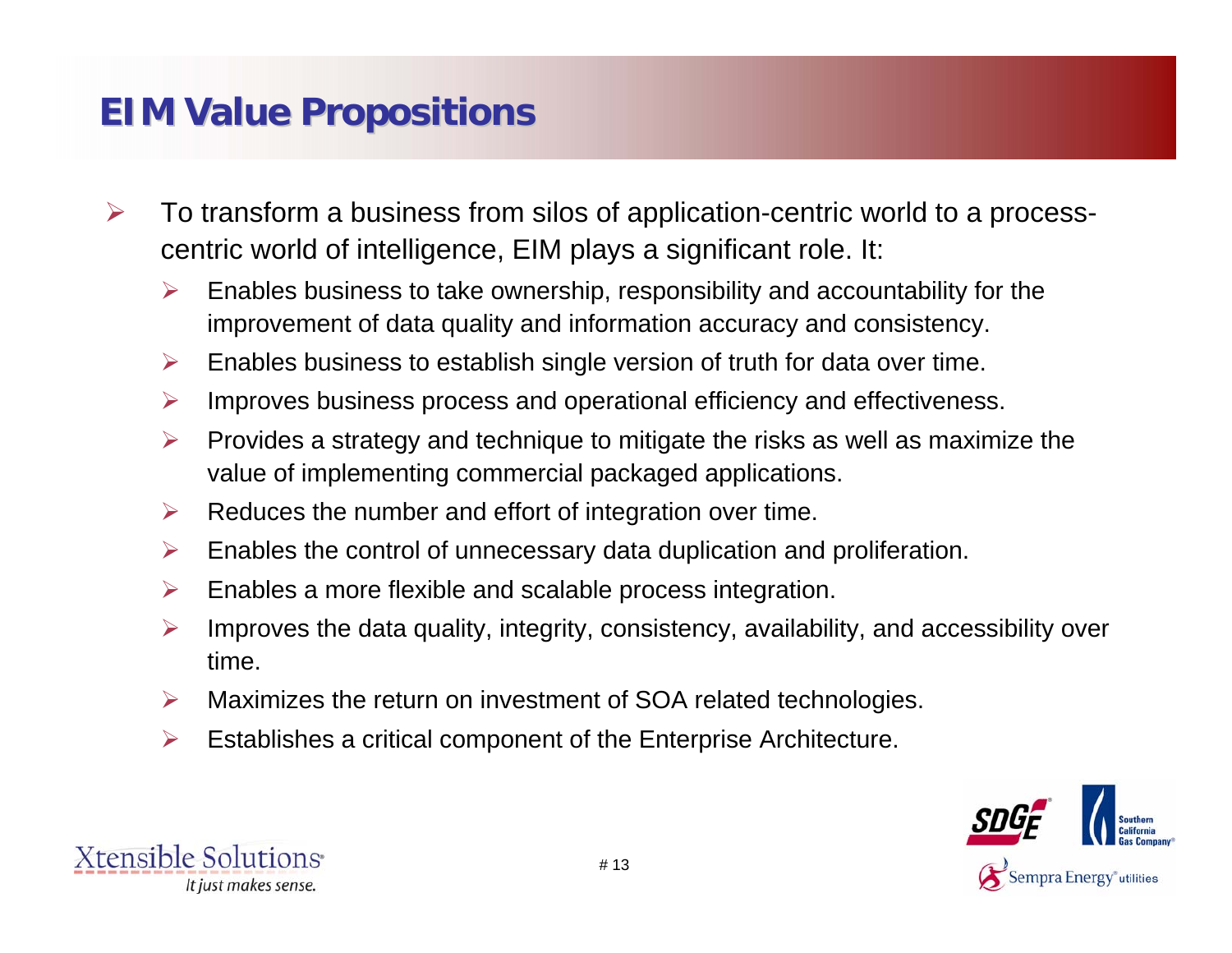### **EIM Tangible Benefits**

- $\blacktriangleright$  **Enabling the benefits of Major Business Programs** – EIM is essential for delivering the business solutions in the right way to enable intended business benefits, and to reduce total cost of ownership.
- $\blacktriangleright$  **Business Productivity Gains (avoided cost)** – reduced time to discover, analyze, use, and act on data/information due to more consistent definition and data services.
- ¾ **IT capital project savings (avoided cost)** – reduced effort of rediscovery and reinvent for the **"analysis and design"** phase of lifecycle for capital project systems integration work. This complements SOA benefits in the same category which focuses on the **"development"** phase of a capital project.
- $\blacktriangleright$  **IT integration O&M saving (avoided cost)** – reduced number and effort of maintaining interfaces (services) due to increased reuse and decoupling of systems at the data level.
- $\blacktriangleright$  **IT BI O&M saving (avoided cost)** – reduced number and effort of developing new or changing existing reports due to increase reuse and more consistent understanding of data.



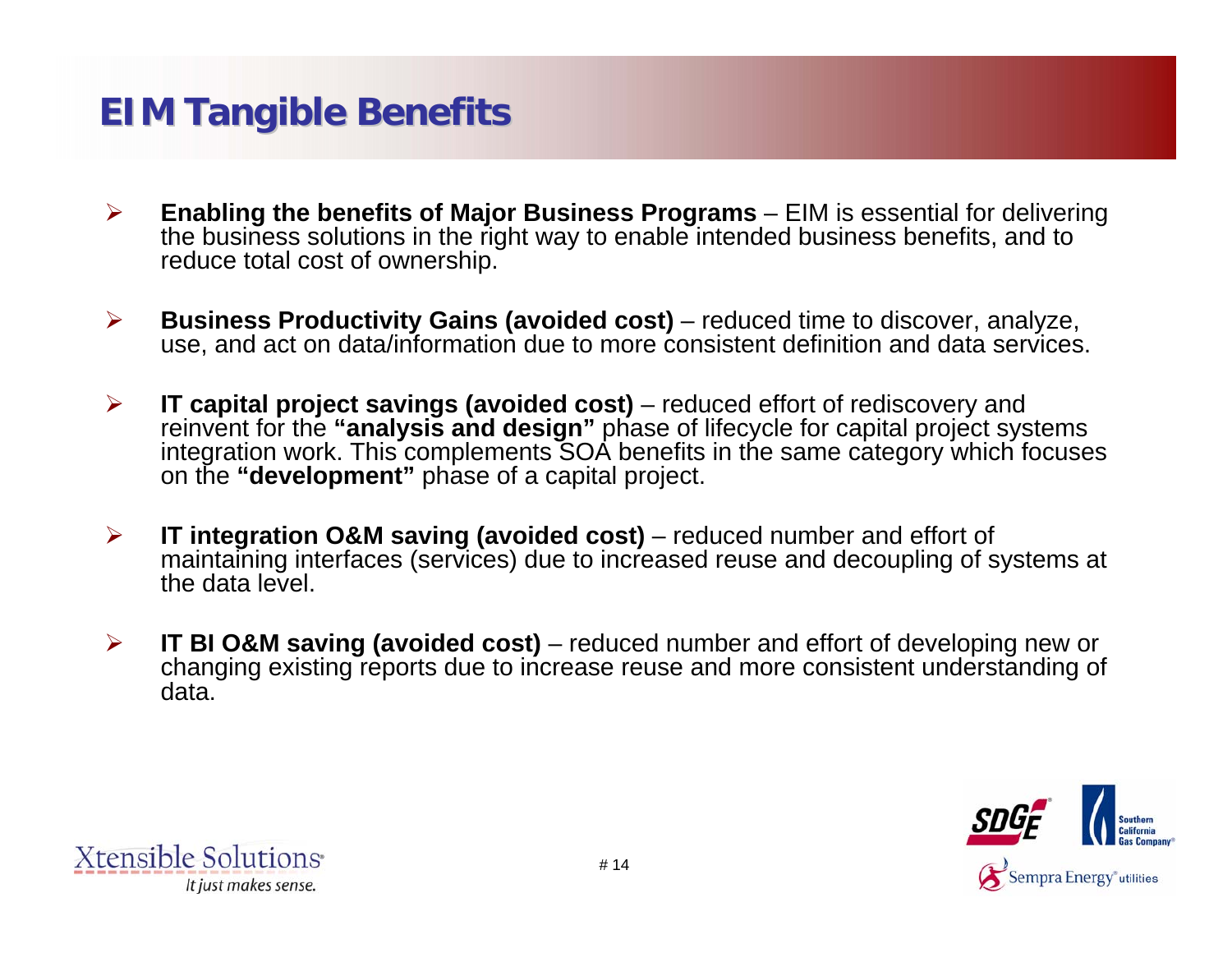### **Why EIM/ESM is Required for SOA? Why EIM/ESM is Required for SOA?**



- ¾Point to point
- ¾Complete coupled and ripple effect of change
- ¾Duplication of data and logic, no control of data quality and consistency
- ¾Costly to maintain and change
- ¾Can't enable business process integration

#### **Xtensible Solutions** It just makes sense.



- ¾Interoperability through Web Services technology
- ¾Managed integration
- ¾Reuse of connectivity of systems
- to ESB
- **≻Reuse of application level**
- services
- ¾Enable business process integration

### **With ESB+ESM (full SOA) With ESB+ESM (full SOA)**



- ¾Interoperability through common semantics
- ¾Complete decouple of systems
- **≻Reuse of services, leads to less** number of interfaces
- ¾Reduced total cost of ownership
- ¾Improved data quality and consistency
- ¾Enable higher level business services (information, intelligence, process, etc.)





**California**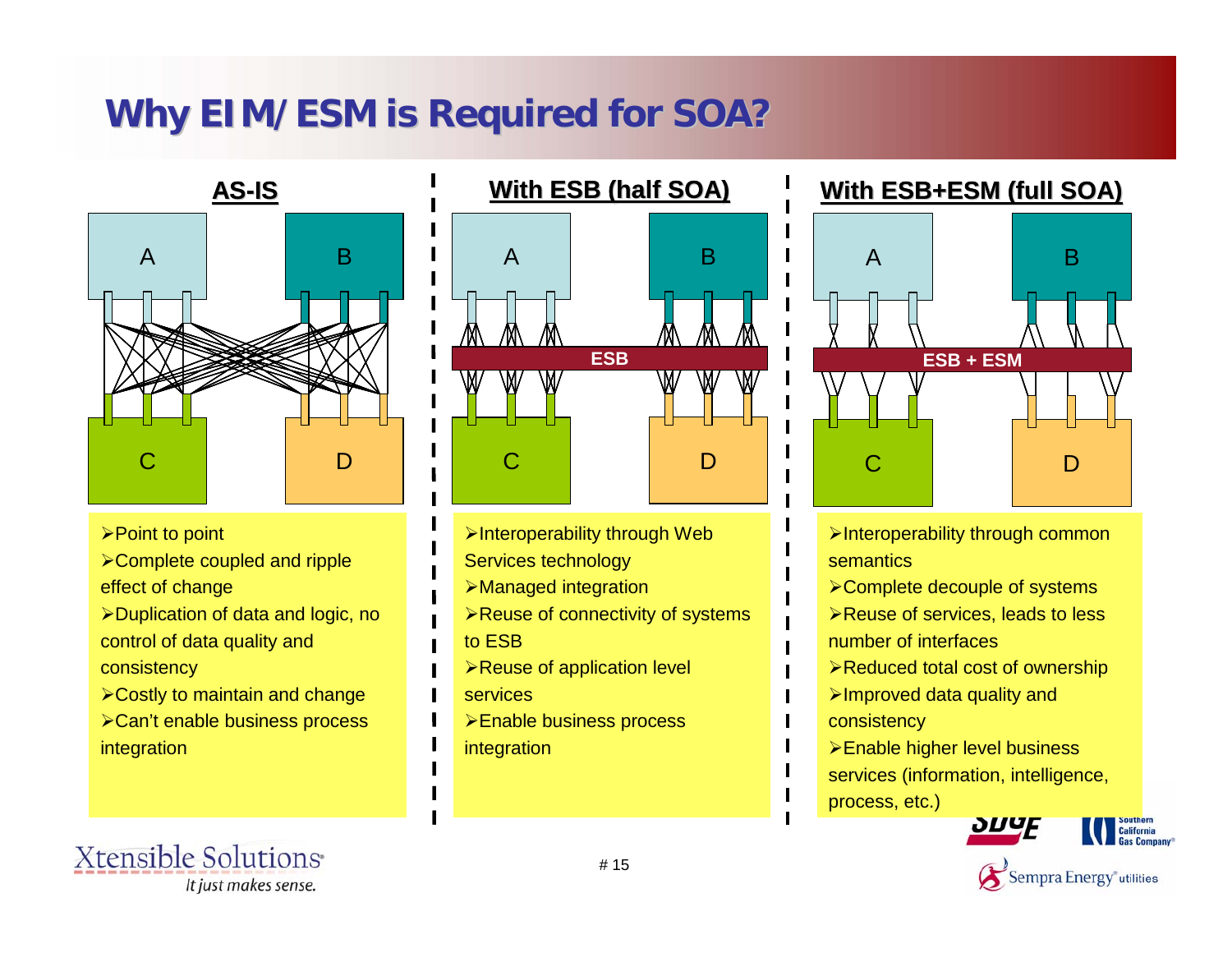### **When is the Right Time to Start EIM? When is the Right Time to Start EIM?**

- $\triangleright$  EIM should be considered as part of Enterprise Architecture initiative and be hand-in-hand with investments in integration architecture and BI related technologies.
- ¾ When a SOA strategy and investment is considered, EIM should be part of it to solve the "semantic Interoperability" issues, otherwise, the SOA strategy will be incomplete and yield less benefits.
- ¾ Basic tenants and capabilities of EIM should be in place prior to major business IT programs so that the new systems and processes are built in the "right" way. Retro-fitting with EIM will have no business case to support it.
- ¾ Utilities are investing millions and millions of dollars to meet regulatory and market demands, and the right time is now to invest in EIM to affect positive changes.



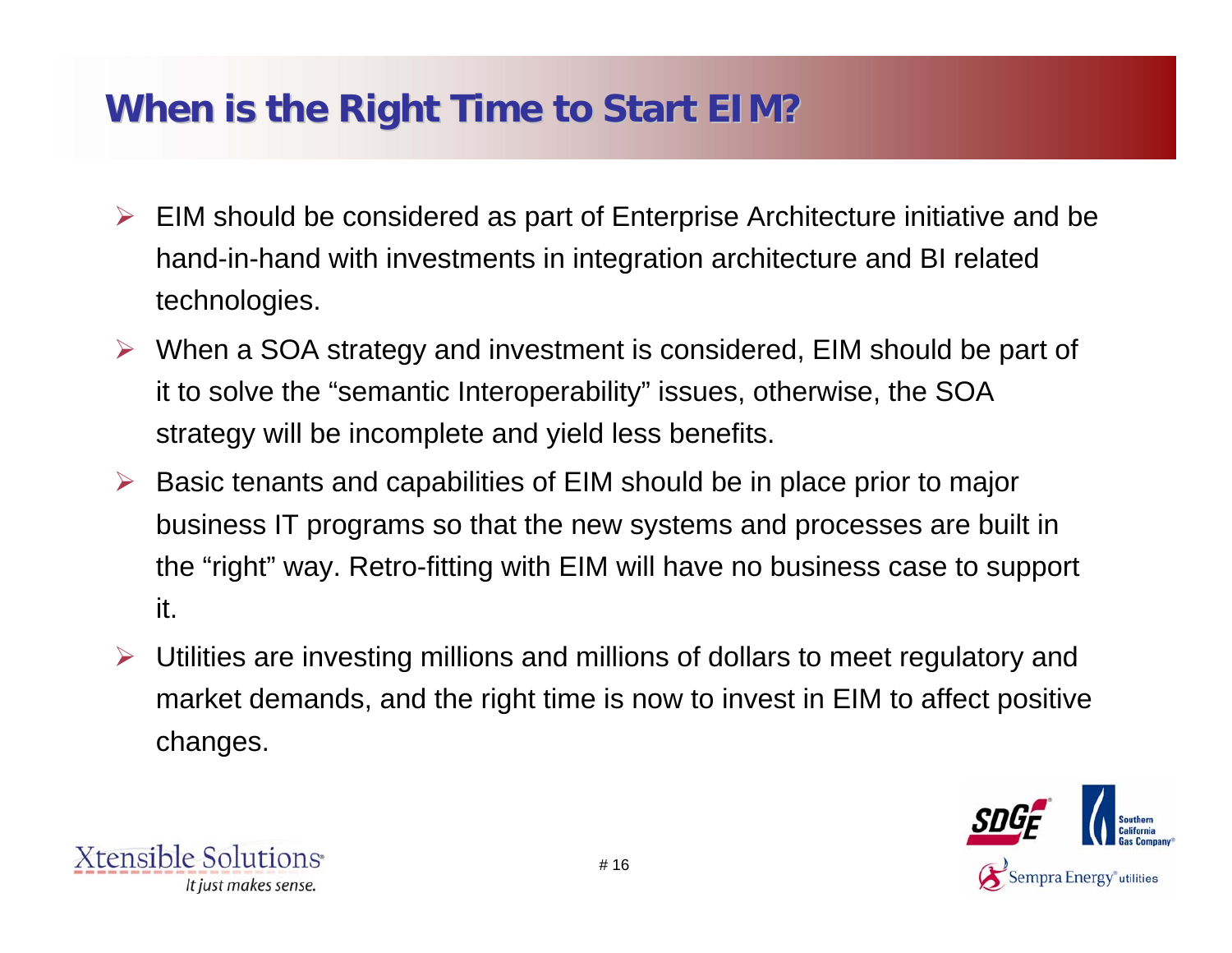### **How to Start the Journey of EIM?**

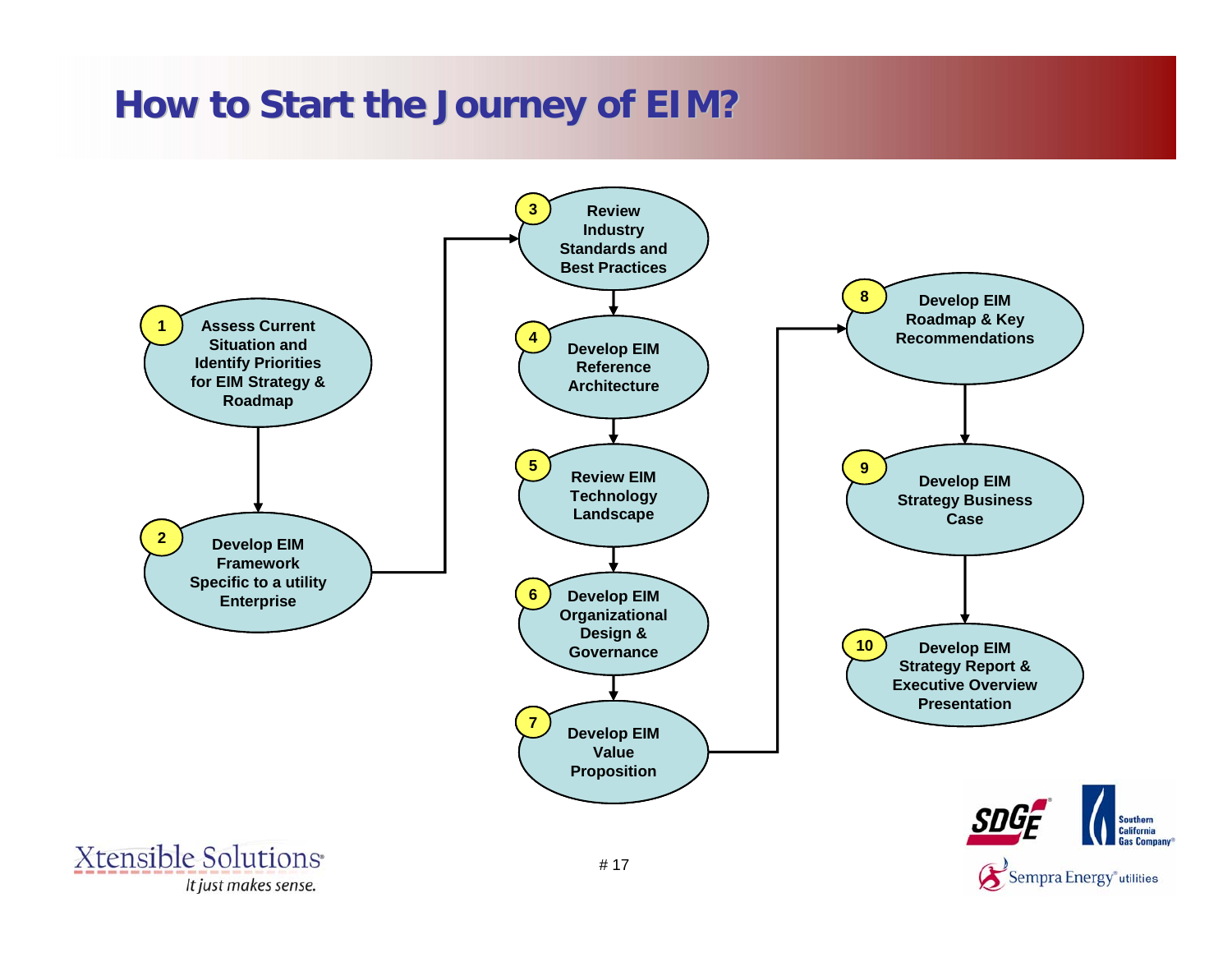### **EIM Roadmap EIM Roadmap**



It just makes sense.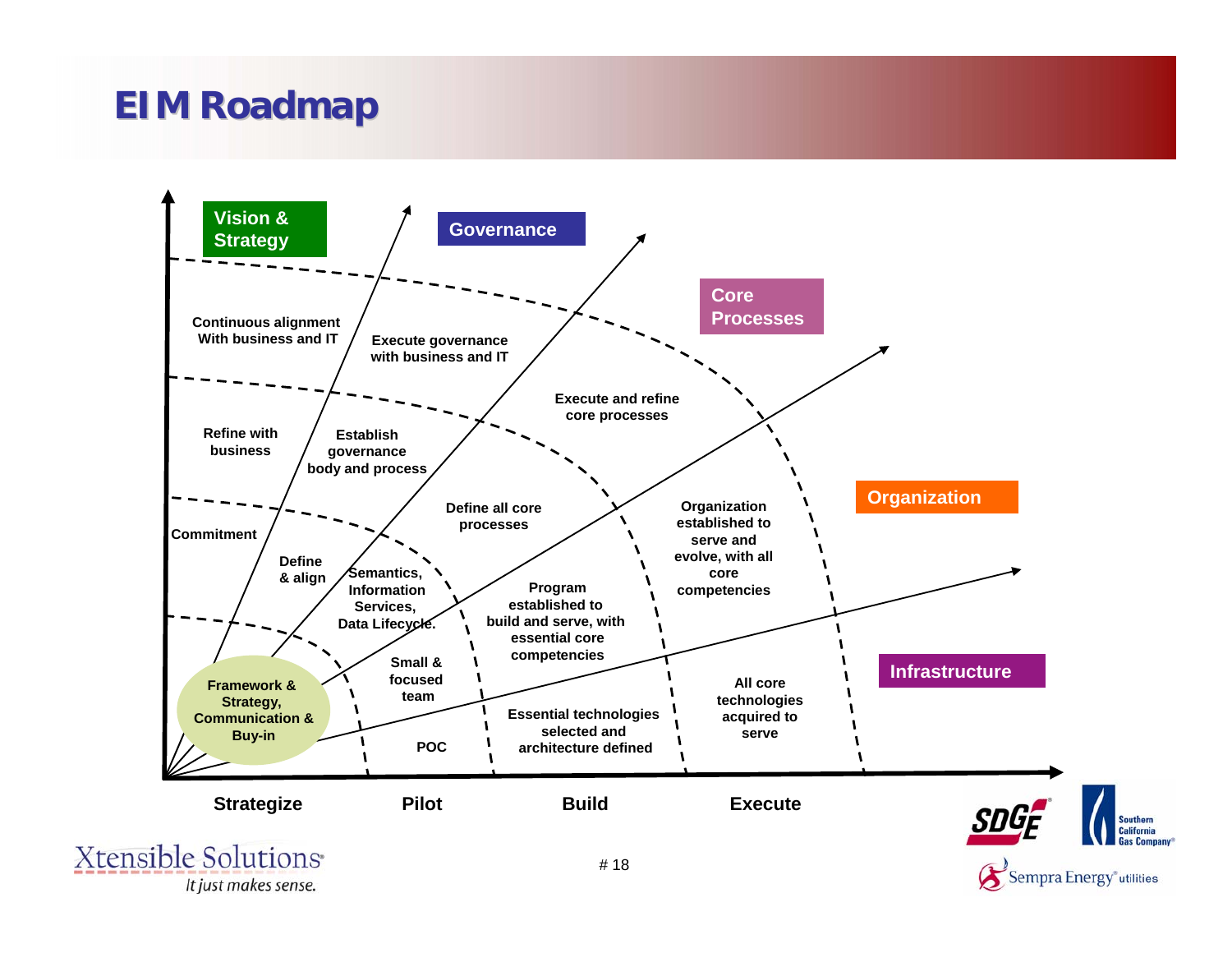### **EIM Solution Architecture EIM Solution Architecture**





It just makes sense.

**Southern** California Gas Comp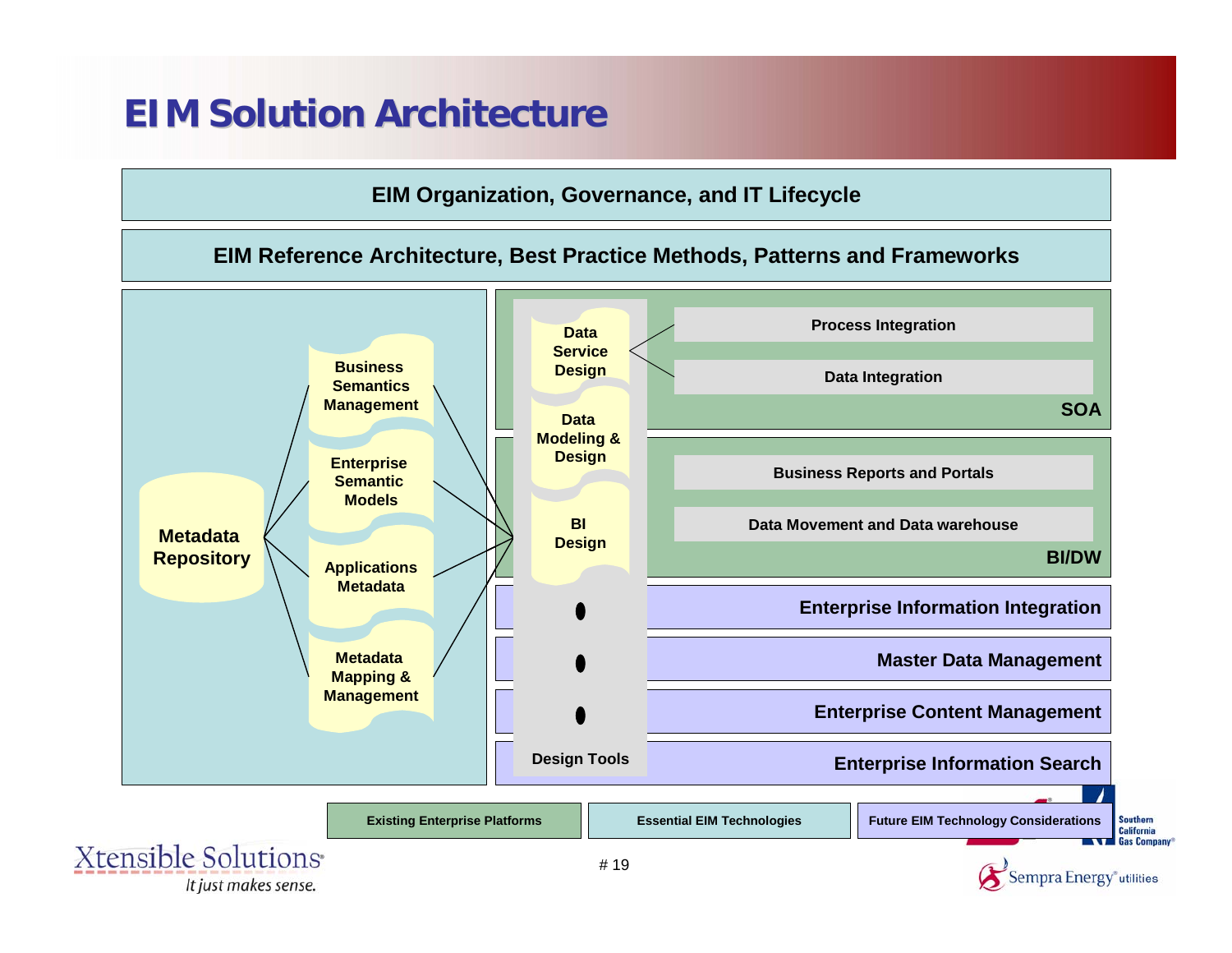### **Takeaways Takeaways**

- ¾Intelligent utilities of the future requires a solid foundation of EIM.
- ¾ EIM is about solving semantic inconsistencies across application silos from both transactional and analytical standpoint. It is about breaking down the boundaries of IT and business silos.
- $\triangleright$  EIM include people, process, and technology, and should work within the context and framework of Enterprise Architecture.
- $\triangleright$  EIM can be implemented incrementally and iteratively.
- ¾ The impact of EIM will the most significant if it is introduced at the start of major business IT programs, rather than as an afterthought.
- $\triangleright$  EIM is not an one time technology investment, but a transformational strategy and commitment to enable IT to be more responsive to business needs with regard to data and information management.

![](_page_19_Picture_7.jpeg)